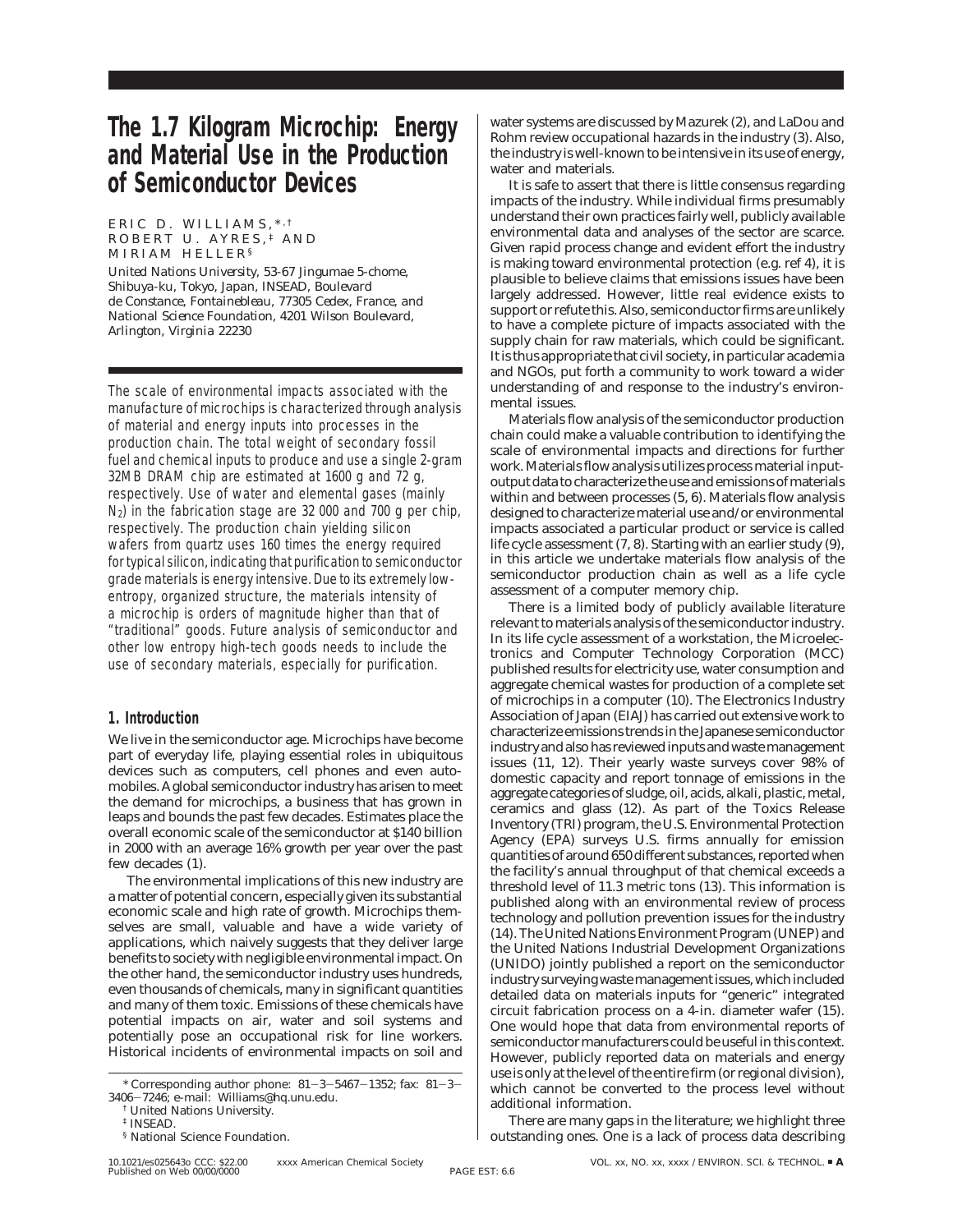

**FIGURE 1. Production chain for semiconductor devices.**

inputs and outputs. The UNEP/UNIDO work is the only report to quantify individual substances consumed, but specific quantities for many inputs are clearly missing. A second gap is the lack of comparison of different sources of process data. While comparison of results with those of other groups is de rigueur in the scientific community, this practice has yet to be generally adopted in reporting and analysis of process inputs/emissions. Last, there is as yet no publicly available materials/energy flow analysis or life cycle assessment addressing the production chain for microchips. We endeavor to address these three gaps. Recent process data from an anonymous industry source are presented and reviewed critically in the context of existing information. We analyze material input and outputs into industrial processes in the production chain in order to estimate total energy, fossil fuel use and aggregate consumption of chemicals in the manufacture and use of microchips.

## **2. Technology: Processes and Materials/Energy Use**

This section overviews materials use by processes in the production chain for semiconductors. We consider the subset of processes shown in Figure 1, which includes wafer fabrication, production of silicon wafers starting from quartz, the synthesis of a subset of chemical inputs to fabrication, and the assembly/packaging stage. The precise meaning of "included" materials and energy is relevant to the life cycle assessment and is elaborated in Section 3. Excepting for the UNEP/UNIDO report, all input data described below refer to net input of material to a facility, reflecting the amount required *after* recycling some portion back into inputs.

**2.1. Semiconductor Fabrication.** Semiconductor fabrication, or wafer fabrication, is construction of a rectangular "die", a highly intricate set of patterned layers of doped silicon, insulators and metals that forms the functional heart of a microchip. The manufacturing processes are quite complex and we only describe materials use. Inputs to semiconductor fabrication are discussed below in terms of aggregate categories of chemicals, energy, water, elemental gases, and silicon wafers (process yields), summary results of which appear in Figure 2.

**Chemicals.** Fabrication processes use a wide variety of chemicals, many of them toxic, whence potential impacts of emissions on air, water, and ground systems are major environmental concerns. One important element of tackling the issue is identification of how much of what substances are used and emitted. We used five main sources of data on semiconductor chemical use and emissions. Sources of data at the process level are the UNEP/UNIDO report (*15*), the MCC study (*10*) and anonymous firm data (*17*). The anonymous firm data will be considered the baseline from which to perform analysis. Two sources of information at the national level are the Electronics Industry Association of Japan (EIAJ) work (*11*, *12*) and the Toxics Release Inventory (TRI)



**FIGURE 2. Summary input/output table for wafer fabrication (16, <sup>21</sup>**-**25, <sup>27</sup>).**

in the U.S. (*13*). Given that nearly all chemicals used in semiconductor processing do not end up in the final product, mass balance dictates that use and emissions of chemicals should be nearly identical.

The detailed input table of the anonymous source appears in Table 1, the primary data from all other sources is in the Supporting Information section. Summary information including energy, elemental gas and water inputs appears in Figure 1, all figures are normalized to square centimeter of input silicon wafer.

We turn now to the task of comparing the different data sources, which is quite challenging given that they describe different mixes of processes from different years. Chemical use should be closely connected with the number of layers in a device, and thus could vary by orders of magnitude depending on whether one is fabricating a simple diode or a modern microprocessor. Rapid process change also suggests that material and energy use is a moving target. The Semiconductor Industry Association, Electronics Industry Associated of Japan and many individual firms report large reductions in chemical emissions, and thus use, in the past decade. For example, the economic growth in the industry supplying wet chemicals is typically 8% per year as compared to the 16% growth of the semiconductor industry itself (*17*). These considerations must be kept in mind in the evaluation process.

The types of data presented vary considerably, comparison thus requires identifying some quantity calculable for all sources. We use aggregate chemical use and emissions per cm2 of *input* wafer for this purpose. [Note that 1 cm2 of input silicon corresponds to 0.16 g of silicon wafer and a functional output around 20 MB of DRAM (varies according to wafer size and yield).] For studies reporting national use or emissions, silicon input was normalized by dividing total input/emission by the national consumption of wafers for the appropriate year (*18*).

The relative aggregate chemical use per unit of input silicon for all data sources appears in Table 2. The results range from 9 to 610 g per  $cm<sup>2</sup>$  for aggregate chemical input and  $1.2-160$  g per cm<sup>2</sup> for aggregate emissions. UNEP/ UNIDO and TRI sources represent the extreme ends of this spectrum, differing by a factor of 500.

We first discuss the TRI figure as it stands out as particularly low compared to others. We believe that TRI significantly undercounts emissions. One point of concern is that the TRI figure is less than 1/10 of the EIAJ value for Japanese emissions. U.S. and Japanese semiconductor industries are of comparable size and structure thus the figures should be roughly similar. Also, scaling up the consumption figures from the anonymous facility (Table 1) to the level of U.S. national consumption (using national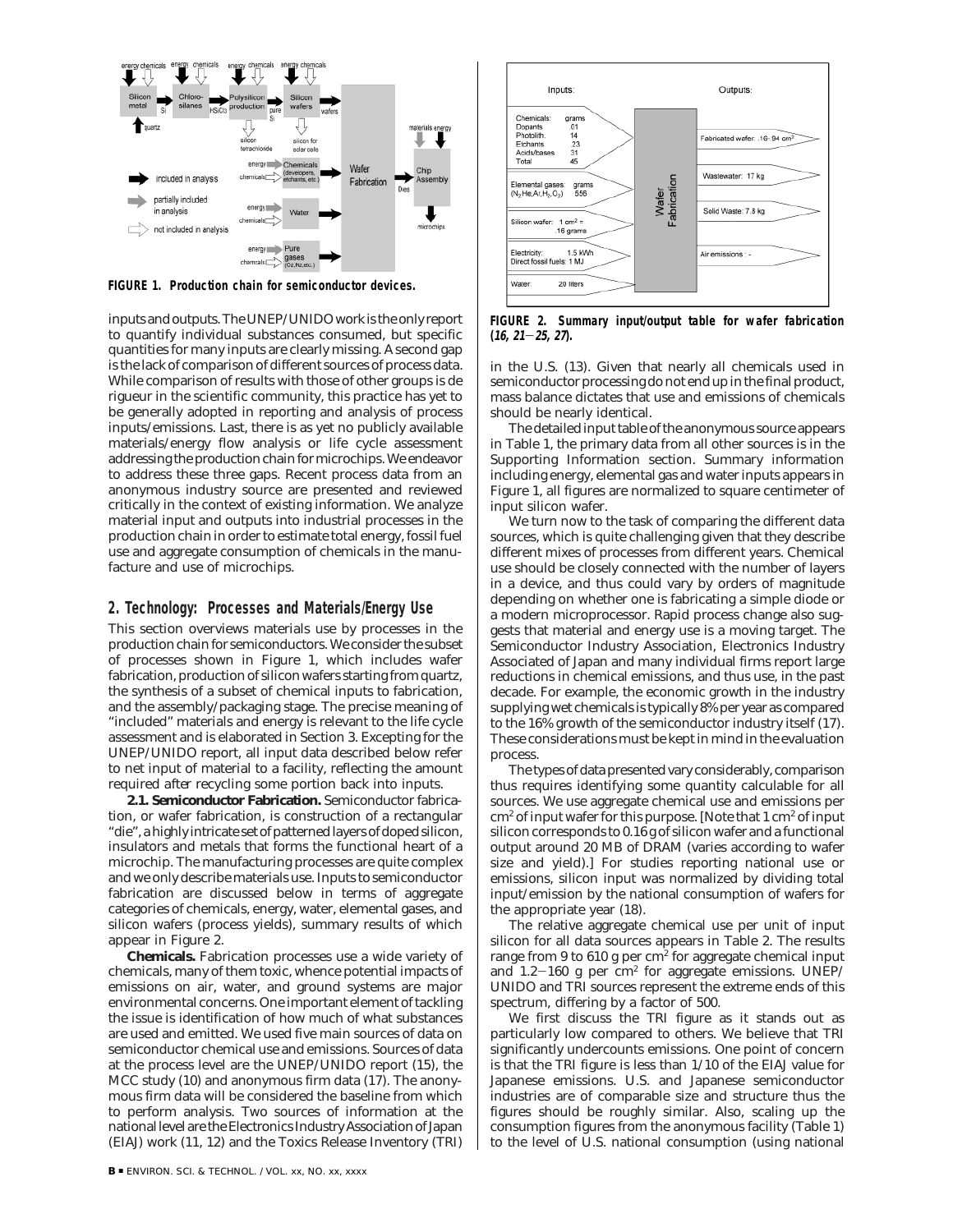| category                   | substance                                          | input<br>per wafer<br>area ( $q/cm2$ ) | category          | substance                                          | input<br>per wafer<br>area (g/cm <sup>2</sup> ) |
|----------------------------|----------------------------------------------------|----------------------------------------|-------------------|----------------------------------------------------|-------------------------------------------------|
| elemental gas              | He                                                 | $1.7E - 01$                            | acids/bases       | HF 1 vol $+$ NH4 30 vol mixture                    | $2.84E + 00$                                    |
|                            | N <sub>2</sub>                                     | $4.4E + 02$                            |                   | phosphoric acid H <sub>3</sub> PO <sub>4</sub> 86% | $2.41E + 00$                                    |
|                            | O <sub>2</sub>                                     | $3.0E + 00$                            |                   | hydrofluoric acid 0.5%                             | $3.42E + 00$                                    |
|                            | Ar                                                 | $1.7E + 00$                            |                   | hydrofluoric acid 5%                               | $4.55E - 01$                                    |
|                            | H <sub>2</sub>                                     | $4.6E - 02$                            |                   | hydrofluoric acid 50%                              | $2.52E - 01$                                    |
|                            | subtotal gas:                                      | $4.5E + 02$                            |                   | nitric acid 70%                                    | $1.19E + 00$                                    |
| deposition/dopant<br>gases | silane ( $SH4$ )                                   | $7.8E - 03$                            |                   | sulfuric acid 96%                                  | $7.85E + 00$                                    |
|                            | phosphine $(PH_3)$                                 | $1.7E - 05$                            |                   | hydrochloric acid 30%                              | $2.52E + 00$                                    |
|                            | arsine $(ASH3)$                                    | $4.3E - 06$                            |                   | ammonia 28%                                        | $7.76E - 01$                                    |
|                            | diborane $(B_2H_6)$                                | $4.3E - 06$                            |                   | slurry                                             | $2.86E - 01$                                    |
|                            | dichlorosilane (SiH <sub>2</sub> Cl <sub>2</sub> ) | $1.4E - 03$                            |                   | <b>HCI 30%</b>                                     | $5.06E - 01$                                    |
|                            | subtotal deposition/dopants:                       | $9.3E - 03$                            |                   | <b>NaOH 50%</b>                                    | $6.51E - 01$                                    |
| etchants                   | ammonia (NH <sub>3</sub> )                         | $1.2E - 02$                            |                   | subtotal acids/bases:                              | $2.32E + 01$                                    |
|                            | $N_2O$                                             | $7.2E - 02$                            | photolithographic | hydrogen peroxide 30%                              | $4.43E + 00$                                    |
|                            | Cl <sub>2</sub>                                    | $4.8E - 03$                            | chemicals         | isopropyl alcohol                                  | $2.02E + 00$                                    |
|                            | BCI <sub>3</sub>                                   | $8.7E - 03$                            |                   | tetramethylammonium hydroxide                      | $4.31E + 00$                                    |
|                            | BF <sub>3</sub>                                    | $3.5E - 05$                            |                   | methyl-3-methoxypropionate                         | $1.48E + 00$                                    |
|                            | <b>HBr</b>                                         | $2.2E - 03$                            |                   | acetone                                            | $5.54E - 01$                                    |
|                            | HCI                                                | $5.0E - 03$                            |                   | hexamethyldisilazane                               | $2.20E - 02$                                    |
|                            | <b>HF</b>                                          | $9.5E - 04$                            |                   | hydroxyl monoethanolamine                          | $1.42E + 00$                                    |
|                            | NF <sub>3</sub>                                    | $2.3E - 03$                            |                   | subtotal photolithographic chemicals               | $1.42E + 01$                                    |
|                            | WF <sub>6</sub>                                    | $4.3E - 04$                            |                   |                                                    |                                                 |
|                            | SF <sub>6</sub>                                    | $6.5E - 03$                            |                   | NaOH for neutralizing wastewater                   |                                                 |
|                            | $C_2F_6$                                           | $5.0E - 02$                            |                   |                                                    | $7.60E + 00$                                    |
|                            | CHF <sub>3</sub>                                   | $3.1E - 02$                            |                   |                                                    |                                                 |
|                            | CF <sub>4</sub>                                    | $3.0E - 02$                            |                   |                                                    |                                                 |
|                            | subtotal etchants                                  | $2.3E - 01$                            |                   | total chemical input:                              | 45.2 $g/cm^2$                                   |
|                            |                                                    |                                        |                   |                                                    |                                                 |

## **TABLE 1: Firm Data on Chemical Inputs to Semiconductor Fabrication per Square Centimeter of Input Wafer (***16***)**

## **TABLE 2: Aggregate Chemical Use/Emissions for Wafer Fabrication (***10*-*16***)**

| data source                         | year | type                                      | amount ( $q/cm2$ of<br>input silicon) | relative to<br>firm |
|-------------------------------------|------|-------------------------------------------|---------------------------------------|---------------------|
| firm                                | 1998 | process input for memory chips            | 45                                    |                     |
| UNEP/UNIDO                          | 1994 | process input for generic 4" wafer        | 610                                   | 14                  |
| UNEP/UNIDO (excluding wet etchants) | 1994 | process input for generic 4" wafer        | 106                                   | 2.4                 |
| EIAJ                                | 1996 | national input for Japan                  | 9.6                                   | 0.21                |
| MCC                                 | 1993 | process emissions for chips in 1 computer | 160                                   | 4.9                 |
| EIAJ                                | 1997 | national emissions for Japan              | 18                                    | 0.4                 |
| <b>TRI</b>                          | 1997 | national emissions for U.S.               | 1.2                                   | 0.03                |

consumption of wafers), we estimate total use of sulfuric acid, hydrochloric acid, phosphoric acid, nitric acid, and ammonia to exceed TRI emissions by factors ranging from 10 to 96. Although the processes of the anonymous facility could consume more than the national average, the U.S. industry focuses on integrated circuits (as opposed to discrete,) thus one would expect them to be somewhat similar. The origins of the undercounting by TRI are not yet clear, the 11.3 ton cutoff may be so high that many toxic chemicals used in the semiconductor sector are missed by TRI.

Further analysis of the data sources provided in the Supporting Information suggests that while it is not possible to assert figures for chemical use and emissions with a high degree of confidence, most of the spread in data sources, except the TRI, can be attributed to differences in process mix and time. For the life cycle assessment we assume that the anonymous firm data indicating consumption of 45 g per cm2 as the baseline. Expressed in different units, this corresponds to 280 kg of chemicals per kilogram of input silicon. It is clear from these figures that despite improvements due to technological progress, semiconductor manufacturing remains extraordinarily chemicals-intensive.

**Energy.** A substantial amount of electricity is consumed in semiconductor manufacturing. Examining first the structure of energy use in the fabrication stage, International Semiconductor reports that cleanroom heating, ventilation, and air conditioning are apparently major energy consuming operations, accounting for around 50% of the total, while wafer processing tools account for 30-40% (*19*). A Lawrence Berkeley Laboratory website reports the following structure of energy use: 35% for process tools, 26% for ventilation, 20% for chilling, 7% for production of liquid nitrogen, and 5% for purification of water (*20*).

Various data sources provide information for electricity use, which represents the bulk of energy consumption. According to the 1997 National Technology Road map for Semiconductors, average electricity consumption was 1.4 kWh per square centimeter of silicon wafer processed (*21*). The 1993 MCC life cycle study reports that fabrication of semiconductor circuits on one 150-mm wafer requires 285 kWh of electricity, which corresponds to 1.6 kWh per square centimeter. The U.S. Census Annual Survey of Manufacturers reports yearly electricity consumption of sectors at the national level (*22*). Dividing the seven-year 1993-<sup>1999</sup> electricity consumption by the total consumption of wafers yields an energy intensity of 1.52 kWh/cm2. A report from Japan Electronics Industry Development Association (JEIDA) reports the 1997 electricity consumption of the Japanese industry at 1.44 kWh/cm2 (*23*).

Considering now direct use of fossil fuels, JEIDA reports that 83% of total energy consumption in semiconductor is electricity, the remainder a mix of heavy oil, gas, LPG and kerosene (*23*). The U.S. Census Annual Survey of Manufacturers suggests a similar ratio of electrical to fossil fuel use (*22*).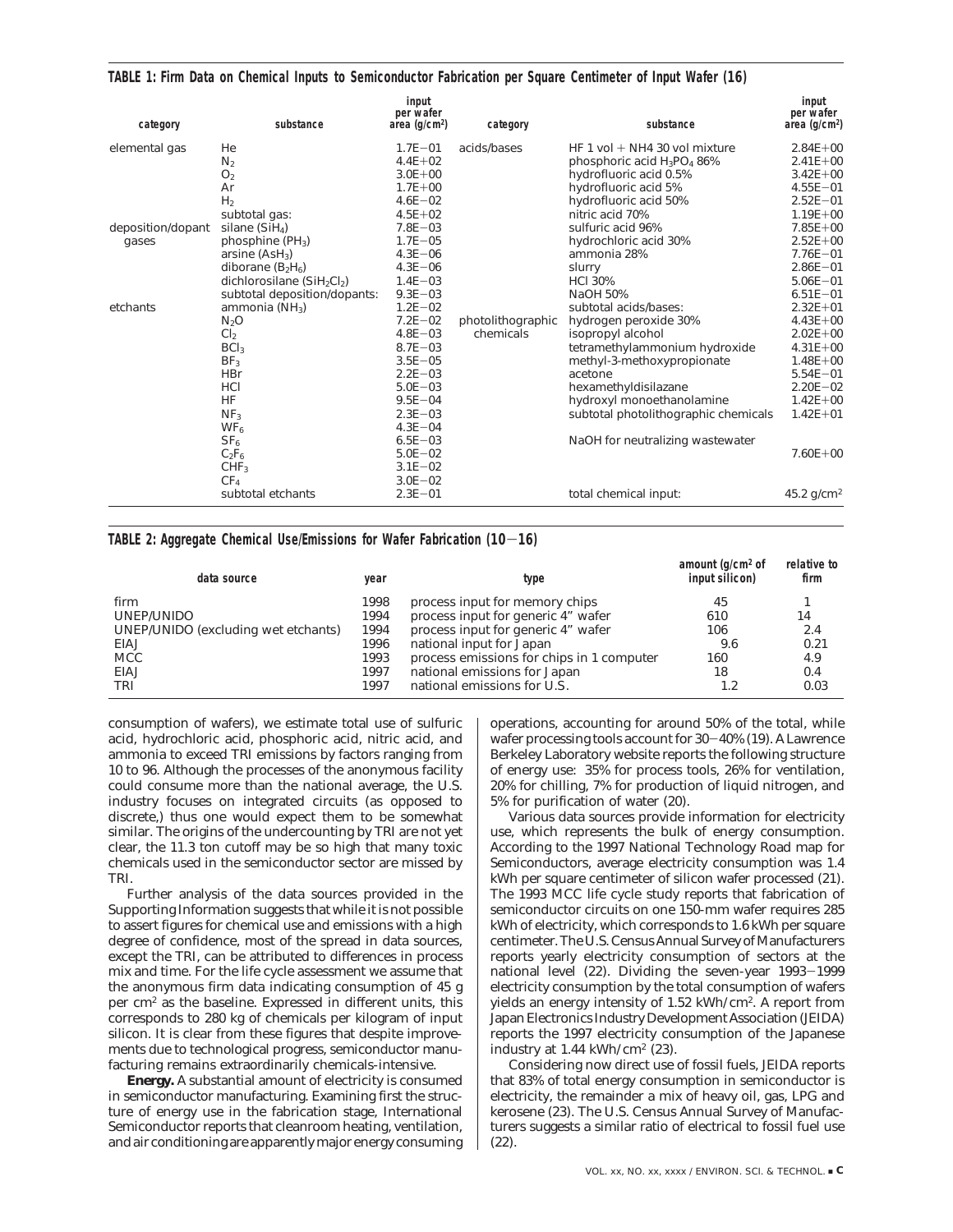In contrast to the chemicals data sources, there is reasonably close agreement among the different sources on energy consumption. We take the figure of 1.5 kWh/cm2 for electricity consumption and  $1 \text{ MJ/cm}^2$  for fossil fuels as a base for further calculation.

**Water.** The semiconductor manufacturing process also requires large amounts of high purity water. Water is generally purified on site in order to remove contaminants such as dissolved minerals, particulates, bacteria, organics, dissolved gases, and silica. A typical purification system will generally take municipal water with impurity levels in the parts per hundred or parts per thousand to the few parts per billion level (*24*).

A typical 6-in. wafer fabrication plant processing 40 000 wafers per month reportedly consumes 2-3 millions of gallons per day, which corresponds to 18-27 L per square centimeter of silicon (*25*). Two additional sources of data on water consumption were identified. The 1993 MCC study indicates that 10 600 L of water are used in fabrication of integrated circuits on one 150 mm wafer (*10*). This corresponds to a requirement of  $58 L$  per cm<sup>2</sup> (3.6 million liters per kg of silicon) of wafer processed, clearly indicating a huge consumption per chip. Results of a 1996 SEMATECH survey indicated that water usage at U.S. chip manufacturing facilities varied from 5 to 29 L per square centimeter, with a typical figure being 17 L per square centimeter (*24*). It is not clear why the MCC study reports a significantly higher figure. As with chemicals, technological improvements between data sampling times and differences in process composition could lead to significant variations.

**Elemental Gases.** The use and emissions of elemental gases such as oxygen, nitrogen, or argon do not pose an environmental concern in and of themselves other than safety in handling. However, the energy associated with their separation and purification is perhaps significant. Lawrence Berkeley Laboratory reports a 7% share of facility electrical consumption accorded to on-site production of liquid nitrogen (*20*). According to the anonymous firm data from 2000 listed in Table 1, aggregate use of elemental gases is reported at  $445$  g/cm<sup>2</sup> of silicon input. The only other source for gas usage identified was the 1994 UNEP/UNIDO report, which reports a figure of 924 g per cm<sup>2</sup> (15). The factor of 2 difference is perhaps explainable by technological progress that occurred during the 6 year gap in data collection between the two sources. While it would be desirable to be able to estimate the energy cost associated these elemental gases, process data for production of highly purified gases is not available.

**Process Yields.** Achieving high yields over 100-<sup>200</sup> complex process steps is a key challenge for the semiconductor industry. It is also important with respect to environmental performance, as the number of defective dies also significantly affects the environmental impact per output of functional product. Overall yield varies between 16 and 94% depending on the complexity and maturity of the technology (*26*).

For the purpose of the life cycle assessment, we take the example of a mature product: a 32MB DRAM chip fabricated on 200-mm wafers. A report from the trade magazine Semiconductor International shows an overall process efficiency of 82% (*27*). Considering also the wasted area around the perimeter of a wafer, 75% of input silicon wafer ends up as functional DRAM. Each 32MB DRAM chip requires an input of  $1.6 \text{ cm}^2$  of wafer. Using this yield one can calculate the materials/energy requirement in production of a memory chip. For example, using a typical water and elemental gas use of 20 kg/cm<sup>2</sup> and 0.45 kg/cm<sup>2</sup> (to two significant figures), consumption to fabricate one 32MB DRAM chip is 32 000 g and 700 g respectively.

## **TABLE 3: Energy Use in Stages of Production of Silicon Wafers**

| stage                                                                                                                                                                                                                                                   | electrical<br>energy<br>input/kg<br>silicon out               | silicon<br>yield<br>$(\%)$        | data<br>sources                                            |
|---------------------------------------------------------------------------------------------------------------------------------------------------------------------------------------------------------------------------------------------------------|---------------------------------------------------------------|-----------------------------------|------------------------------------------------------------|
| quartz + carbon $\rightarrow$ silicon<br>silicon $\rightarrow$ trichlorosilane<br>trichlorosilane $\rightarrow$ polysilicon<br>polysilicon $\rightarrow$ single crystal ingot<br>single-crystal ingot → silicon wafer<br>process chain to produce wafer | 13 kWh<br>50 kWh<br>250 kWh<br>250 kWh<br>240 kWh<br>2130 kWh | 90<br>90<br>42<br>50<br>56<br>9.5 | $(29 - 31)$<br>(32, 33)<br>$(32 - 34)$<br>(32)<br>(32, 35) |

**2.2. Silicon Wafers.**With impurities in the parts per billion, a silicon wafer is the purest product manufactured on a commercial scale. The chain of processes yielding wafers starting from raw quartz is technologically advanced and energy intensive. A simplified flow of the transformations involved is

$$
\text{SiO}_2 \xrightarrow{C_2} \text{Si} \xrightarrow{Cl_2} \text{HSiCl}_3 \xrightarrow{H_2} \text{hyper-pure Si (+HCI)} \rightarrow \text{single-crystal Si} \rightarrow \text{Si wafers}
$$

The starting point is the reduction of quartz (mineral  $SiO<sub>2</sub>$ ) with some carbon source such as coal or charcoal in an electric furnace. The resulting "raw" silicon is typically 98.5- 99.0% pure and must be purified in order to meet the demands of semiconductor fabrication. [Typical applications of "raw" silicon include use in iron alloys and in production of silicone compounds.] Powdered raw silicon is reacted with chlorine to yield trichlorosilane (HSiCl<sub>3</sub>) (and silicon tetrachloride (SiCl4)) that can be can be conveniently purified via distillation (*28*). The resulting trichlorosilane is at least 99.9% pure with metallic impurities in the several parts per billion (ppb) (*29*). In the most commonly used Siemens process, trichlorosilane is reacted with hydrogen to yield pure elemental silicon via chemical vapor deposition, the result of which is 99.9999% pure (metals <0.4 ppb) (*29*). This hyperpure silicon is referred to as polysilicon in the industry. Molten polysilicon is drawn into single-crystal ingots via Czochralski or Floating Zone methods, which are sliced into wafers (*26*). Wafers are polished and cleaned via Chemical Mechanical Polishing.

We restrict the discussion of process input/outputs to consumption of electricity and silicon-containing intermediates. Table 3 displays the results of the data search and analysis, from which it is clear that purification and wafer preparation stages are very energy intensive. Also, significant silicon losses along the chain suggest that 9.4 kg of raw silicon are needed per kg of final wafer, increasing the total energy demand to yield wafers (*29*-*35*). The main result is that 2130 kWh per kilogram is used in the production chain for silicon wafers, some 160 times the amount used to produce "raw" silicon. Energy consumption in purification is thus much more important than in preparation of the starting crude material. Electricity consumption to produce one square cm of wafer is 0.34 kWh, nearly one-fourth that of the 1.5 kWh needed for fabrication, implying that wafer production is a significant factor in the life cycle assessment of a semiconductor device.

For detailed discussion of silicon processing technologies and input/output data, the reader is referred to refs *8* and *36*.

**2.3. Chemicals.** As mentioned in section 2.1, some tens to hundred of chemicals are used in fabrication. It is not within the scope of this article to describe the many processes that yield these materials. However, the general issue of purification must be discussed. To prevent contamination, all ingredients to the fabrication process must be extremely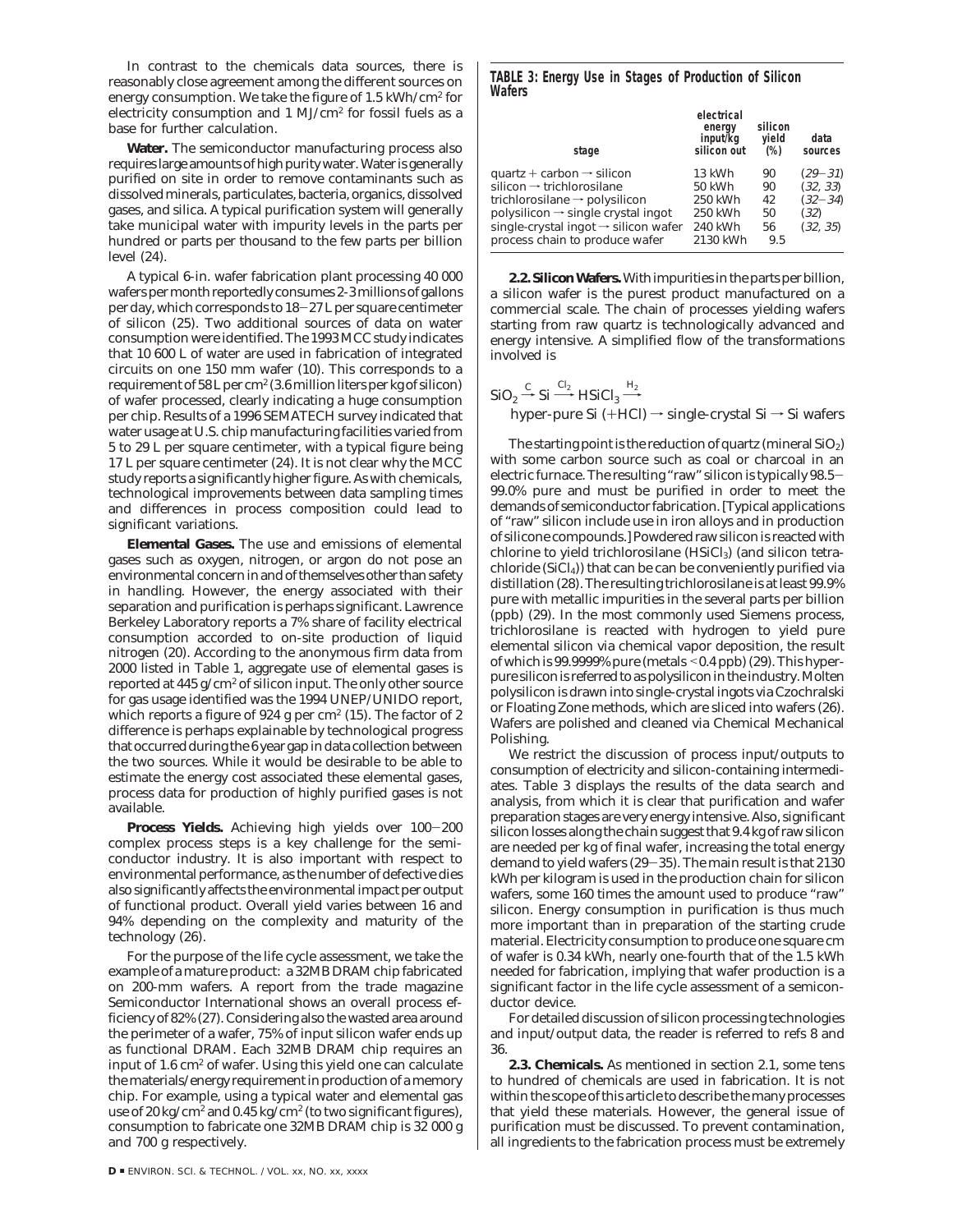pure. For example, semiconductor grade ammonia is 99.999- 99.9995% pure. Similarly, other chemicals, water, elemental gases, and quartz containers used in the industry allow impurities in the low parts per million, compared to industrial grades which run in the 90-99% range. All chemical inputs to semiconductor processes must thus go through rigorous purification processes, generally based on vacuum distillation. Distillation is well-known to be an energy intensive process, accounting for around 7% of energy consumption of the U.S. chemical industry as a whole (*37*). Achieving 95- 99% pure grades of chemicals typically requires several megajoules per kilogram (*37*). On the other hand, the twostep trichlorosilane-Siemens process for silicon purification indicates that semiconductor grades may require energy in the tens or even hundreds of megajoules per kilogram.

Data on production of semiconductor grade chemicals was unavailable. While it is possible to estimate such using simulations of distillation processes, this is a task left for future work. For the time being, we indicate a lower bound for energy used in producing input chemicals by using data for standard industrial grades. The Boustead database contains energy data applying to standard grades for a subset of chemical inputs accounting to 71% of the total input mass into semiconductor production (*38*). These chemicals and their energy data appear in the Supporting Information. Using the inputs given in Table 1 and adjusting energy requirements according to concentration, the energy investment in producing 71% (by weight) of input chemicals is calculated at 1 MJ per cm2 of input silicon. Assuming this average applies to the remaining 29%, the total energy input to produce input chemicals is 1.45 MJ per cm2.

**2.4. Assembly.** Assembly is the encasing of rectangular segments of fabricated wafer, called dies, into a protective package with external leads ("the black box with silver legs") (*26*). Plastic and ceramic packages are used; we describe only the former which in any case is by far the most common. A lead frame, made of iron-nickel or copper alloy, forms the physical skeleton of the package and also provides the external leads in the final chip.

Quantitative information on input/outputs to the assembly process is scarce. The MCC report states that energy use in the packaging stage is 0.34 kWh per cm2 of silicon (*10*). JEIDA publishes that 30 g of packaging material per  $cm<sup>2</sup>$  of input silicon was consumed by the Japanese national industry (*23*). The relative aggregate consumption for lead frames and molding materials in 1995 was 61.4% and 34.1% respectively, the remainder in miscellaneous materials.

A calculation of the energy investment in the structural materials of a DRAM chip is needed for the purposes of the life cycle assessment in section 3. We make a rough estimation based on a plausible construction of a memory chip. We assume a copper lead frame and epoxy package and that these two substances make up nearly all the weight of the package. The chip itself is 2 g, thus the respective contents of copper and epoxy are 1.2 and 0.7 g respectively. According to the Boustead database, energy to produce copper and epoxy resin are 64 and 140 MJ/kg respectively (*38*), thus the total energy investment in producing these materials is roughly 0.17 MJ per chip. It must be emphasized though that this is a lower bound, purification of these materials for semiconductor use likely increases the energy investment significantly.

## **3. Energy and Materials Use in Production and Use of a Memory Chip**

In this section we calculate life cycle energy and chemical use in production and use of a single 32MB microchip. A sample chip comes in a 1.0 cm  $\times$  2.7 cm rectangular epoxy resin package, containing a fabricated die with area 1.2 cm2



**FIGURE 3. Energy consumption in production and use of a 32MB DRAM chip.**

and a copper lead frame. The total packaged chip weighs 2.0 g. We use the representative process data and DRAM yields from Section 2 (e.g. 1.6 cm<sup>2</sup> of input wafer per chip). Three quantities are estimated: total energy, weight of fossil fuels used and aggregate chemical consumption. Quantities of fossil fuel use correlate accurately with carbon dioxide emissions. Aggregate chemical use is suggestive of potential impacts of pollution on local air, water, and soil systems but is not an accurate indicator of such. Actual impacts depend on the types of chemicals used, waste management practices, and local conditions, analysis beyond the scope of this article. We should mention that the definition of chemical use encompasses deposition/dopant materials, etchants, acids/ bases, and photolithographic chemicals but does not include elemental gases used (due to negligible environmental impact of emissions).

The system boundary of the analysis is indicated in Figure 1. Energy use in production of chemical is marked as partially included according to the discussion of Section 2.4. Energy for water and pure gases is marked similarly because a reasonable fraction is onsite at fabrication facilities. Included materials for chip assembly are constitutive copper and epoxy only. Use of chemicals in stages other than wafer fabrication is not included.

We begin with life cycle energy use. Combining process energy consumption data per  $\text{cm}^2$  of input wafer with wafer yields for 32MB DRAM chips gives the total energy use in the production stage. The use phase energy is obtained by multiplying the wattage consumption by the total time the device is used over its lifetime. Chip manufacturer product specifications report that a 32MB DRAM chip consumes about 0.3 W of electricity while in use. For total usage time, we use a scenario of typical home use: 4-year lifetime with 2-hour use per day 365 days per year. This yields 0.88 kWh energy consumption over the chip's lifetime. We convert all Kilowatthours of electricity to mega joules of fossil fuels using a factor of 10.7 MJ per kWh, which assumes average global mix of electricity generating technologies (*39*, *40*).

Figure 3 shows the final results for fossil energy consumption in different stages of chips production and use. Wafer fabrication (48%) and the use phase (27%) are the two dominant factors. Energy use to produce the main structural materials in the chip, copper and epoxy, represent a tiny share of the total (0.3%). The energy investment in a chip is thus mainly in its complex *form* rather than bulk *substance*. The third point is that the preparation of silicon wafers has a substantial share (10%). Purification of materials thus substantially affects the result. The figure for chemical production reflects the energy investment for the industrial grade of only a subset of the chemical inputs. 2.3 MJ (4%) is thus a lower bound on the contribution of chemicals and is expected to significantly increase if purification processes are accounted for.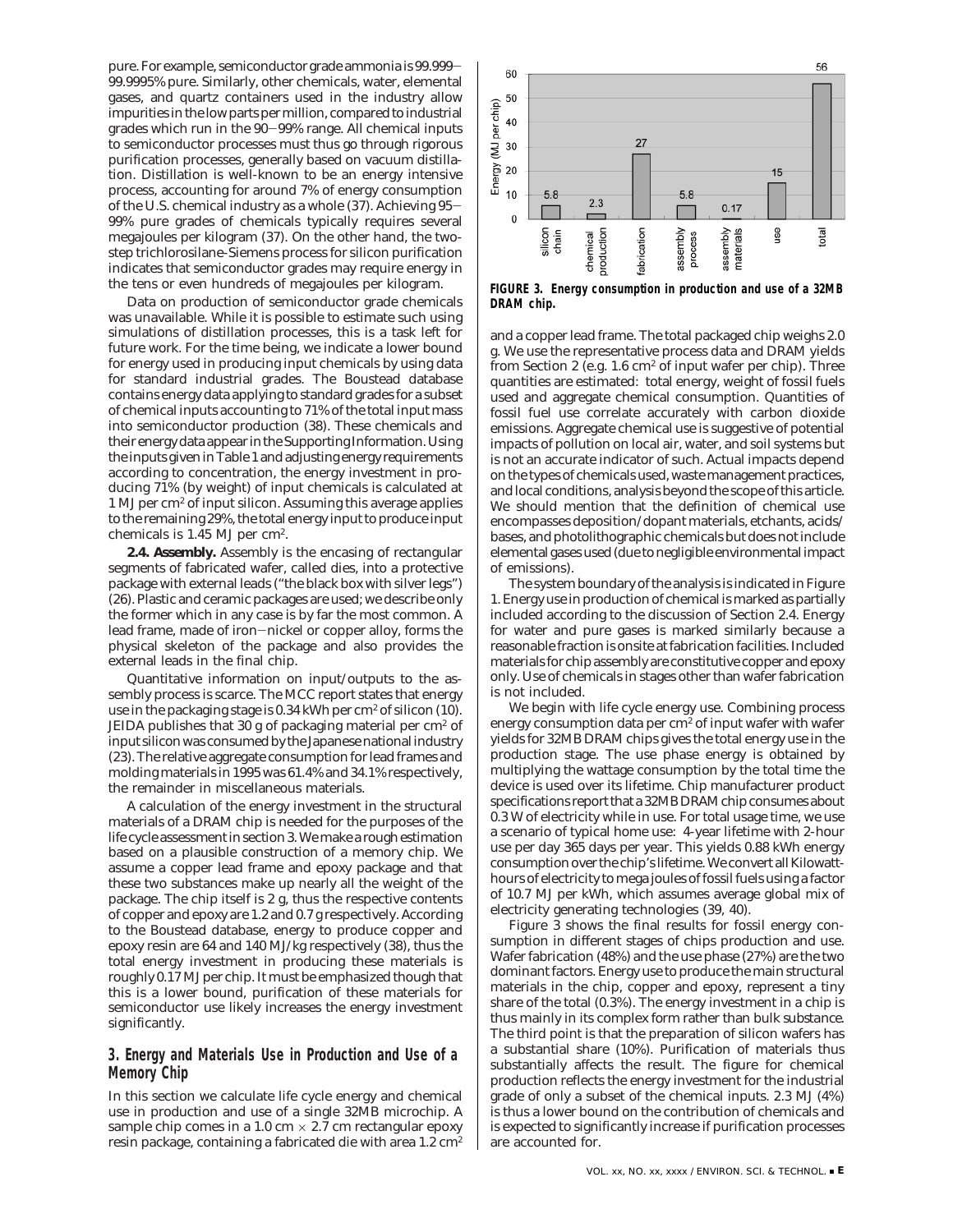Next the mass of fossil fuels and chemicals use is estimated. To convert electricity use into mass of fossil fuels, the global mix of electricity generation technologies and European process input/outputs to calculate a conversion factor of 320 g of fossil fuels per kWh (*39*, *40*). For nonelectrical fuel inputs (a relatively small share), we assume an average energy content of fuels of 40MJ per kilogram. The result of the calculation is a mass input of 1200 g of fossil fuels to produce a 2-gram DRAM chip, and 440 g during the use phase. For chemicals, we multiply the aggregate input of 45 g per cm2 by the yield of memory chips per input silicon, 1.6 cm2 per chip. This yields a 72-gram chemical input per chip.

Postponing further interpretation until the next section, we comment on uncertainties in the above results. The contribution of wafer fabrication to energy use is probably accurate to at least one digit, as there was reasonable agreement among several sources for base data. There was only one data point for energy use in some steps in the silicon processing chain (Table 3), thus that factor is somewhat suspect. However, the largest uncertainty by far is in the energy use in producing input chemicals and packaging materials is the most uncertain, as no data was available for semiconductor grades of these materials. Thus the above results should be interpreted as a *lower bound* on the energy and secondary material use to produce a memory chip. We suggest a plausible estimate of the order of magnitude of this factor by assuming that distillation of semiconductor grade chemicals requires the same energy as for trichlorosilane, namely 50 kWh per kg (see Table 3). Presuming this is the case, energy to produce 72 g of input chemicals jumps from 1.5 MJ to 39 MJ and the secondary input of fossil fuels to manufacture a 32MB chip increases from 1200 g to 2300 g, nearly doubling the result.

## **4. Discussion**

The lower bound of fossil fuel and chemical inputs to produce and use one 2-gram microchip are estimated at 1600 g and 72 g, respectively. Secondary materials used in production total 630 times the mass of the final product, indicating that the environmental weight of semiconductors far exceeds their small size. This intensity of use is orders of magnitude larger than that for "traditional" goods. Taking an automobile as an example, estimate of life cycle production energy for one passenger car range from 63 to 119 GJ (*42*). This corresponds to 1500-3000 kg of fossil fuel used, thus the ratio of embodied fossil fuels in production to the weight of the final product is around two.

Why should the secondary use of materials be so comparatively high for semiconductor devices? The fundamental explanation lies in the realm of thermodynamics. Microchips and many other high-tech goods are extremely low-entropy, highly organized forms of matter. Given that they are fabricated using relatively high entropy starting materials, it is natural to expect that a substantial investment of energy and process materials is needed for the transformation into an organized form.

At the general level, we hope these results stimulate a greater awareness of the importance of secondary materials and energy use in production of microchips and other hightech products. For energy, the production phase becomes more relevant than the use phase, a reversal of the situation for products such as automobiles and many household appliances. The analysis also has specific implications for: the future practice of life cycle assessment and materials flow analysis, the debate on dematerialization, and environmental policy.

With respect to the practice of life cycle assessment and materials flow analysis, the result that silicon wafer production requires 160 times the energy of "raw" silicon suggests that the issue of the *quality* of materials used requires greater attention. Purification processes are routinely overlooked in most life cycle assessments; current process databases (such as Boustead) do not even refer to the purity of materials.

Dematerialization is the idea that technological progress leads to radical reductions in the amount of materials (and/ or energy) required to yield goods and services in the economy (*42*). The microchip is often assumed to be a prime example of dematerialization since value and utility is high while the weight of the product is negligible. As the relative use of secondary materials is much higher for the microchip than for traditional goods, our analysis suggests that this may not be the case. From a broader perspective, the results indicate the existence of a possible counterforce to dematerialization, a trend we term *secondary materialization*. Secondary materialization is the proposition that increasingly complex products require additional secondary materials and energy to realize their lower entropy form. While thermodynamic considerations dictate that this trend exists to a certain degree, it is as yet unclear if the additional secondary materials required are significant compared to savings gained through process improvement. In this work we can only assert a specific case of inter-sector secondary materialization: the semiconductor sector displays much higher economic growth and degree of secondary use of energy and materials compared to many "traditional" sectors. Further consideration of this issue is a task for future work.

The most direct application of the work to environmental policy relates to the Toxic Release Inventory (TRI). The results of section 2 showed that national emission figures from TRI are far below what one would expect based on process data. Other studies have also suggested that TRI vastly underestimates emissions (*43*). Though currently flawed, we believe TRI is a valuable initiative that can become a much more reliable tool given appropriate actions to fix it. We suggest three such actions. First, the TRI survey should also include the economic value of the output of the facility, with some appropriate aggregation of results so as to protect anonymity. This economic value can be used as a weighting to estimate what fraction of economic output, and thus of total production, is reflected in the survey. The second point is another addition to the survey: inclusion of purchases of TRI chemicals as inputs to the facility. Including both inputs and outputs forces a mass balance check at the facility level. Third, the academic community should analyze TRI data for various industries using process data and sector statistics in order to check reliability and provide feedback on how the system can be improved.

### **Acknowledgments**

This research was financially supported by the Japan Foundation-Center for Global Partnership, the Takeda Foundation, the United Nations University/Institute of Advanced Studies and the Fulbright Foundation.

## **Supporting Information Available**

Section A, discussion comparing data sources on chemical use and emissions in semiconductor fabrication; section B, input/output data on wafer fabrication processes; section C, details of estimation of energy required for production of chemical inputs to fabrication of integrated circuits, and section D, reference tables. This material is available free of charge via the Internet at http://pubs.acs.org.

## **Literature Cited**

- (1) *Semiconductor Industry Blue Book*; World Semiconductor Trade Statistics: San Jose, California, 1998.
- (2) Mazurek, J. *Making Microchips: Policy, Globalization, and Economic Restructuring in the Semiconductor Industry*; MIT Press: Cambridge, Massachusetts, 1999.